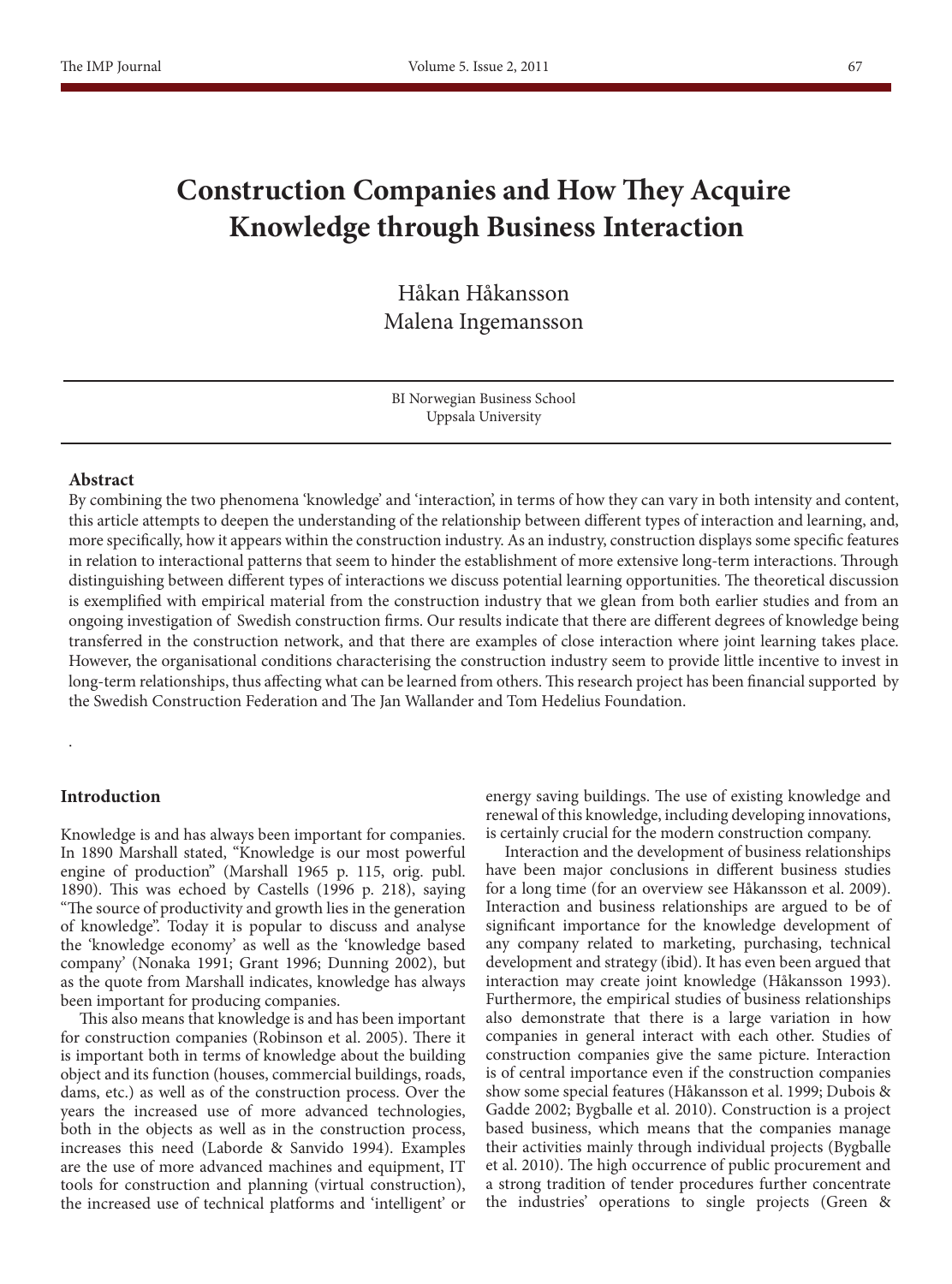McDermott 1996; Gadde & Dubois 2010). In the projects there are often new counterparts and solutions to which the single construction company must relate, which then requires problem solving and coordination of various activities and resources. However, as suggested by Dubois and Gadde (2002), this interaction only result in temporary relationships, confined to the duration of the project, and is not transmitted to the permanent network in the shape of long-term relationships. Thus, the project based way in which construction companies are organised makes it more difficult to establish continuous and long-term relationships and there is also an established way of prioritising shortterm transactions within the industry. As has earlier been suggested (see e.g. Gadde & Dubois 2010) and which will be further discussed in this paper, this may not present suitable conditions for learning and knowledge development. Also, the issue of finding solutions to the problems connected to the fragmentation and one-off nature of construction operations has occupied both governmental and industry actors for the last fifty years (Bresnen & Marshall 2000). It is believed that there are both cost and learning benefits to be gained from more long-term interaction within the construction network (Esterby-Smith et al. 2008; Gadde & Dubois 2010).

In this paper we want to explore in more detail how interaction and knowledge development can be combined in general, and especially apply it to construction companies. A problem, but also maybe an interesting possibility, is that both of these phenomena are multidimensional. As was described above we have found that interaction can vary in several aspects. The intensity can vary and so can the content. In the same way 'knowledge' is a multidimensional phenomenon. Thus, when we combine these two we get a number of ways to combine two quite varied phenomena. A wide variety in interaction can lead to a wide variety of knowledge development. This article is a modest attempt to give a first picture of this variety. A second ambition is to analyse the special problem that construction companies have as, according to the discussion above, they have difficulties in developing more long-term interaction. Thus, there are special reasons to investigate how interaction and knowledge exchange can be combined in the construction sector.

The companies may interact in some very different ways and this variety should influence their knowledge development. Consequently, different types of restrictions in the interaction should have consequences for knowledge development. We want to understand how these restrictions in interaction can influence knowledge development, especially for the possibilities of developing joint knowledge in construction companies.

#### **Interaction and knowledge**

In earlier empirical studies of business networks we found some very direct connections between interaction and knowledge (Håkansson et al. 2009; Håkansson & Johanson 2001). The three most typical situations, where we probably have hundreds of empirical examples for each, are as follows:

- Interaction as a way to learn  $-$  to gain knowledge. Interactive relationships are, in many situations, an important means to exploit the knowledge of others (Snehota 1990; Bygballe 2005).
- 2. Interaction as a way to teach to actively transfer one's own knowledge. Interactive relationships are, in many situations, an important means to influence others in a systematic way (Gadde & Håkansson 2007; Håkansson et al. 2001).
- 3. Interaction as a way to combine knowledge to actively confront the knowledge of one actor with the knowledge of another. Interactive relationships as a means to 'create' new knowledge. Many new innovations have their source in business relationships (Von Hippel 1988; Håkansson 1993; Van de Ven et al. 1999).

The two first examples deal with how interaction functions as a way to transfer knowledge – to move it between different actors. We have a large number of cases where knowledge has been moved from a producer to a customer or from a customer to a producer (Håkansson ed. 1982; Håkansson & Snehota 1995; Håkansson & Waluszewski 2002). The moving of knowledge can be done just by moving a product that has a specific knowledge content, but it can also be done by adding knowledge as a special service to the product. In simple cases it can be in terms of a manual but in more difficult situations there might be need for extensive training of many people. To learn and to teach is somewhat difficult and given the type and amount of knowledge, more or less interaction is needed. Some knowledge transfer requires more training and instructions and, consequently, the involvement of more people on both sides. Still, interaction seems to be the key mechanism to handling such problems.

But as the third point suggests, interaction can do more. There are reasons to also assume that interaction is one of the ways new knowledge can be created (Håkansson 1993; Vercauteren 2006; Hoholm 2009). There are several reasons why this can happen. One is that interaction as a process can be creative and problem solving. Therefore, one possible outcome of interaction should be innovations. Another reason is that interaction between companies is a boundary activity. Interaction connects two different knowledge bodies –it takes place at the boundaries (or between them). New knowledge is often said to appear in the boundary area between different knowledge bodies, when knowledge from two areas is combined. If this is the case, then interaction could be an important means of creating innovations or new knowledge. But then interaction must have some special features – it must have a special content. It requires that interaction includes some kind of a problem solving process where the two parties actively try to confront what they know. To develop new knowledge there must be an activity where the existing knowledge is tried out and found to be inappropriate.

Thus, for interaction to be a source of new knowledge we need a special interaction. Or we can formulate in more general terms by stating that the features of interaction determine what kind of knowledge can be transferred and created. In the construction case it has been argued that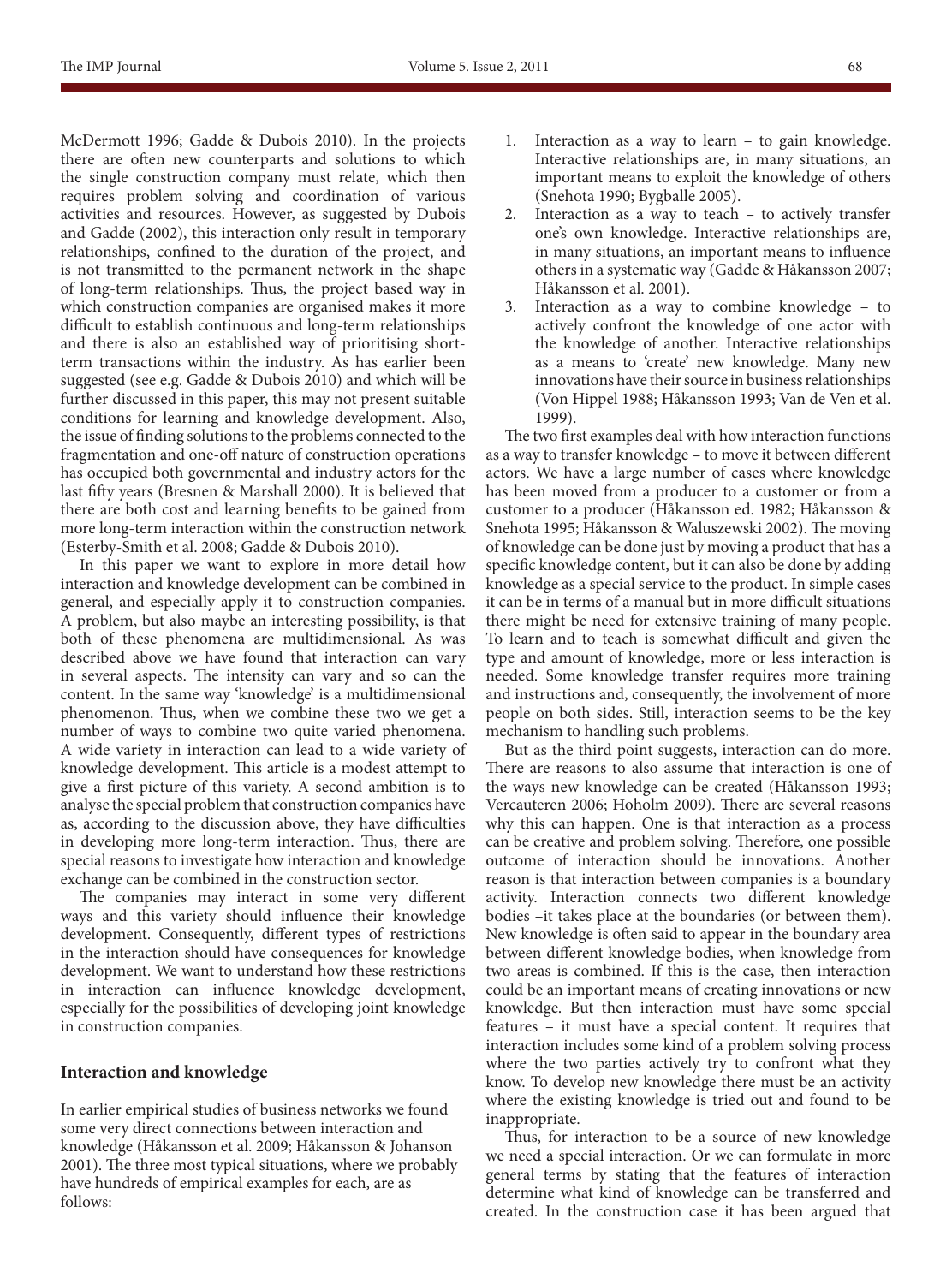knowledge.

### **Interaction – from pure exchange to networking**

The discussion above revealed that in order to transfer or

create knowledge we need interaction of a certain quality, or with some specific features. Thus, we need some way to categorise and identify differences in the interaction and in the knowledge. For interaction we will suggest a classification building on a categorisation developed by Cantillon (2010) based on Håkansson and Prenkert (2004). The latter identified four different types of exchange systems, each based on a specific type of exchange related to both different theories and empirical examples. Cantillon (2010)

| Håkansson & Prenkert (2004)     | Cantillon (2010)   | Used here             |
|---------------------------------|--------------------|-----------------------|
|                                 | Pure exchange      | Pure exchange         |
|                                 | Light co-operation | Minor social exchange |
| Buying/Selling Activity System  | Buying/Selling     | Technical exchange    |
| Producing/Using Activity System | Producing/Using    | Technical exchange    |
| Co-operation Activity System    | Close co-operation | Co-operation          |
| Networking Activity System      | Networking         | Networking            |

*Figure 1: Three classification systems for interaction*

|                                 | <b>Products</b> | <b>Facilities</b> | <b>Business</b><br>units | <b>Business</b><br>relationships |
|---------------------------------|-----------------|-------------------|--------------------------|----------------------------------|
| Pure<br>exchange                | No change       | No change         | No change                | None                             |
| Light<br>cooperation            | No change       | No change         | Minor<br>change          | Single                           |
| <b>Buying &amp;</b><br>selling  | Change          | No change         | Minor<br>change          | Single                           |
| <b>Producing &amp;</b><br>using | No change       | Change            | Minor<br>change          | Single                           |
| Close<br>cooperation            | Change          | Change            | Change                   | Single                           |
| <b>Networking</b>               | Change          | Change            | Change                   | Several                          |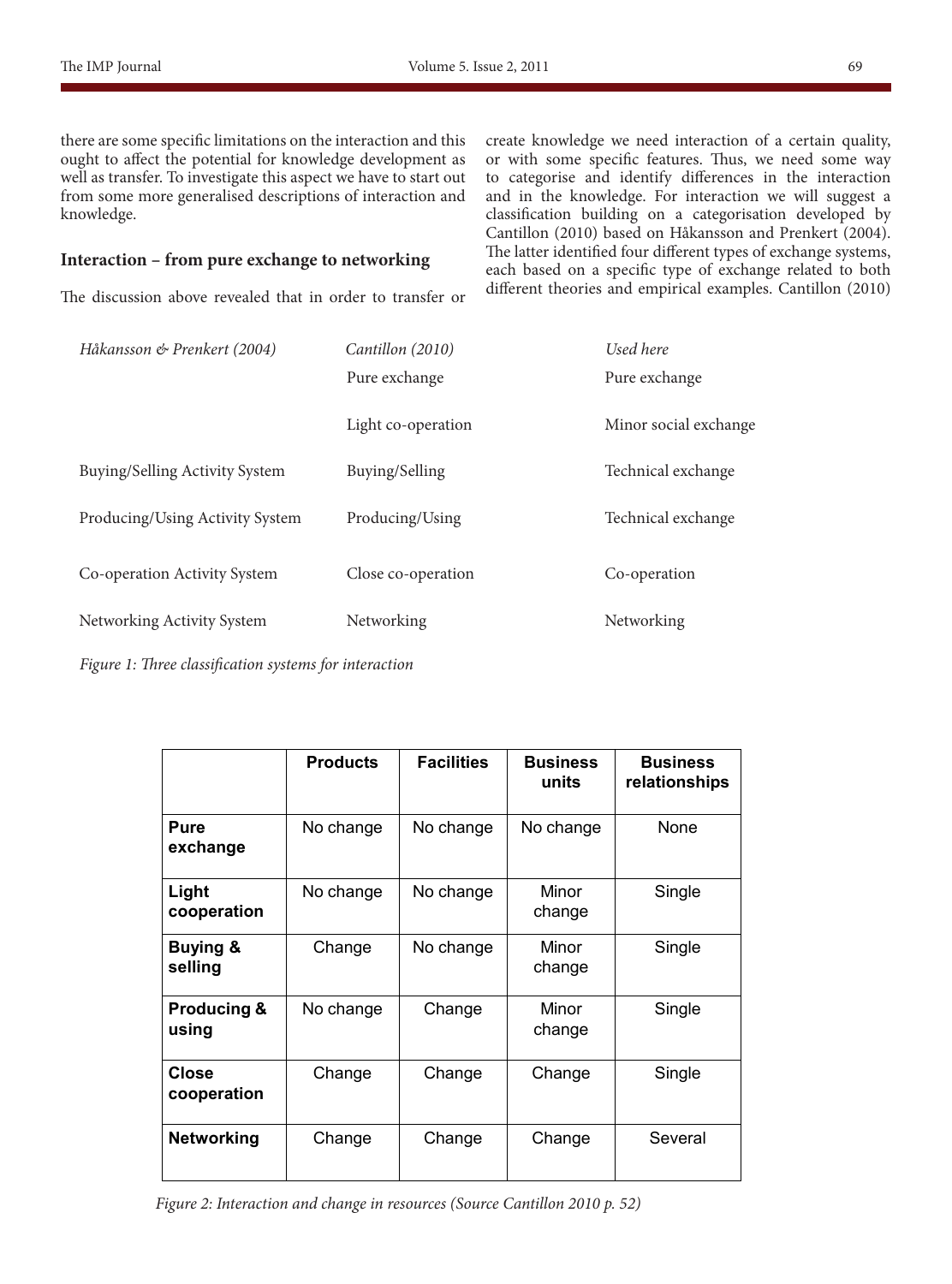wanted a classification scheme to characterise different ongoing interactions in an empirical field and she used these categories as a base to identify four types of interaction that she then complemented with two more types. In Figure 1 the two earlier developed categorisations and the one suggested here are presented.

The classification developed by Cantillon (2010) was used to investigate the changes in the resources created by different types of interactions. From an empirical point of view it was the changes in the resources that could be identified and that was used as an indirect way of measuring interaction. Table 2 was used by Cantillon 2010 to describe what is changed in relation to types of interaction. This is also an indirect way of identifying what kind of knowledge is exchanged in the interaction.

As can be seen in Figure 2, the third and the fourth categories both deal with technical features related either to the product or the facilities. These two categories identifying different effects on technical resources (products and/or facilities) will be brought together under the label 'technical exchange' (see Figure 1). There is one main reason. From a knowledge point of view they are very similar; the knowledge is limited to some specific technical features in products or facilities. They are also similar in that this type of interaction does not assume any larger 'social exchange'. Thus there is no need for the development of long lasting business relationships. This type of technical exchange is mainly onesided, i.e. that those involved can adapt to the others without requiring that the others also should adapt. Learning is taking place through a one-directed process – from the environment into the company.

Let us now, in more detail, go through the five identified categories that will be used here and how they can be characterised by building on the description given by Cantillon 2010, p 51.

- Pure exchange in this case there is no relationship; it is a short time horizon; products or services are exchanged for money and resources remain unchanged by the interaction. There is no knowledge transferred except the one existing in the product. This is the type of exchange that is assumed in the perfect market model.
- Minor social exchange (labelled light co-operation by Cantillon (2010)) – interaction close to pure exchange but with some social sentiments developing through repetitive exchanges, short time horizon; narrow resource focus; interaction that results in minor changes in the orientation and/or knowledge of the involved actors but only regarding the counterpart's existence and features.
- Technical exchange (buying  $\&$  selling and producing  $\&$ using in Cantillon (2010)) – single relationship; short or long time horizon; narrow resource focus on the technical features; interaction that results in changes being made to the product and/or the production facilities; mainly one-sided effects; minor change in the business unit. Specific technical knowledge can be transferred.
- Co-operation single relationship; long term; wide reaching (both sides affected); interaction that results in

changes being made to multiple tangible and intangible resources. Often extensive knowledge content in the interaction.

Networking – several relationships involved; long term; wide reaching (more than two parties affected); interaction that results in changes being made to several tangible and intangible resources in the dyad; deliberate changes being made to resources in third party relationships; several parallel knowledge processes appear in the interaction.

The five categories form a Guttman scale – interaction belonging to a 'higher' category may include sub-processes belonging to the lower categories. It means that in situations including networking there might also be interactions of all the other types. In pure exchange there is no knowledge transferred that is outside the 'product'. The second category covers cases where the interaction is more or less 'planned' to be pure exchange but where the involved parties, through the exchange, get to know each other. Thus, there are some personal sentiments exchanged that affect what the involved parties know and feel about each other. This might affect the choice of counterpart in coming interactions. In this type of interaction the parties learn about each other and the way the other interacts.

In the technical exchange situation there is some specific knowledge exchanged regarding technical features. There might be some specific adaptations to the counterpart. One or both sides can adapt its technical solution to the counterpart – but each change is always done one-sided. There is no joint problem solving. That would require a broader and more frequent social interaction. Special application knowledge is one typical example of knowledge development.

The two last categories include all situations where both parties are directly active in the knowledge exchange with the counterpart. In the co-operation category both parties are trying to both teach and learn, to both influence and be influenced. They are trying together to solve some problems where the counterpart must be included. It can be joint problems or individual problems but the counterpart has to be involved in order to find a solution.

In the networking case there is the need to involve at least one third party in order to solve the problem. It means that the knowledge exchange can be in three different dyads or jointly including all three. In this situation the total knowledge process will generally be related to more interfaces as it includes more parties, products and knowledge bodies.

#### **Knowledge – from knowing who to knowing why**

The way knowledge is defined and treated is at the heart of the general philosophical discussion. In the postmodern version one important aspect is that knowledge is relative. It is not objective or neutral; instead it is dependent on how it has been produced. It is a construction and every part (or element) is dependent on other parts (or elements) (Galison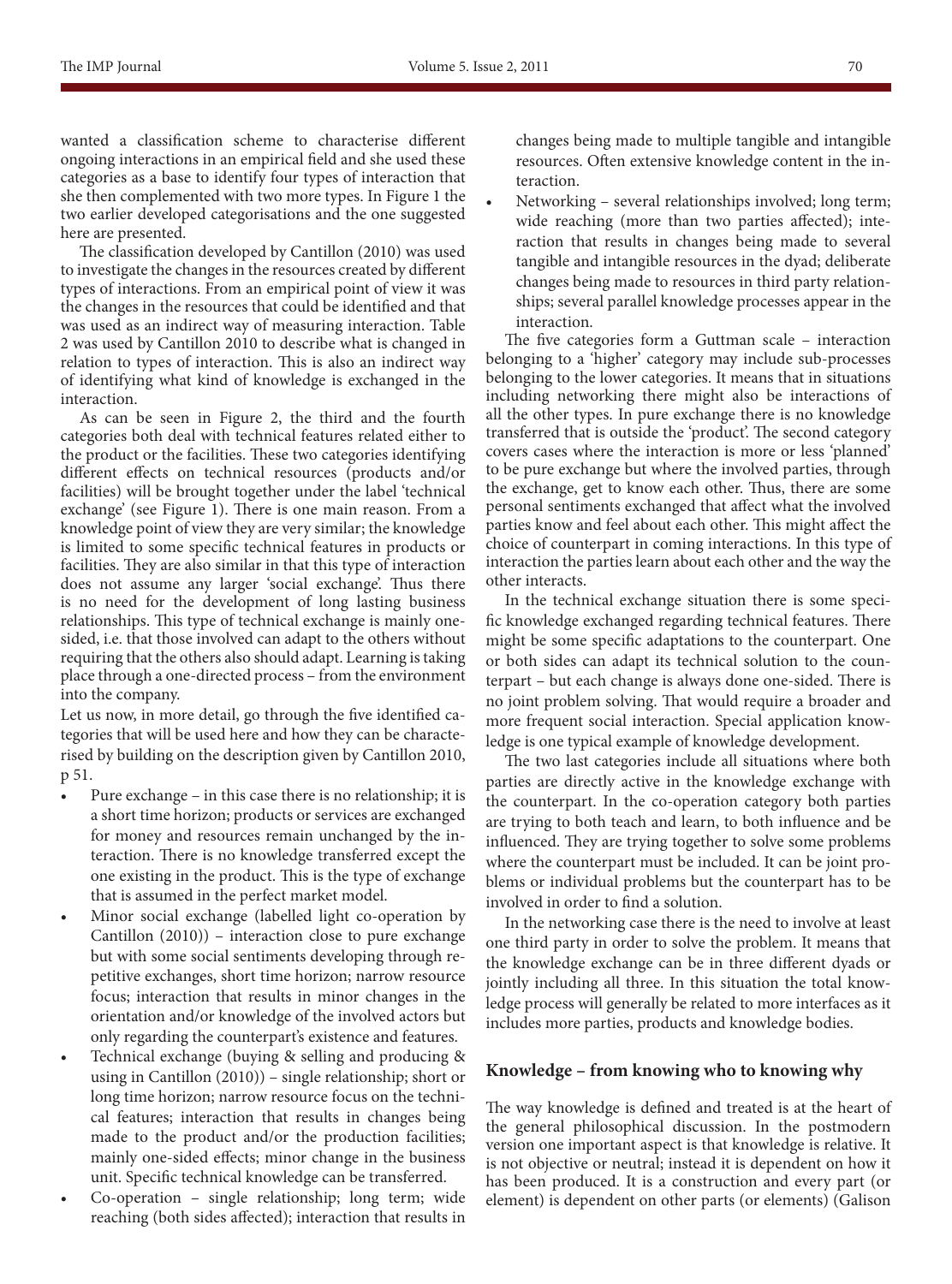1997; Bijker 1997). It also means that any piece of knowledge, new or established, is always related to the context in which it has been produced and thus to the established knowledge, culture, institutions and technologies in that particular setting (e.g. Shapin & Schaffer 1985; Latour 1987; Mol & Law 1994). As such, knowledge is the result of a specific and context dependent process through which it was either intended to solve particular problems or developed more or less unknowingly through the carrying out of new or routine activities. This means that there are different ways in which knowledge comes about, how it is used and consequently also several ways in which it can be characterised. One popular way to identify different aspects of knowledge is to distinguish between know-what (facts), know-how (tacit), know-why (science) and know-who (networking). This classification suggests that there are several aspects that are important in relation to knowledge, i.e. that knowledge is a rather complicated and tricky phenomenon. It includes facts and how to use them. It includes explanations but also who has these explanations. Knowledge is partly something that we can separate from ourselves and formulate in explicit terms but it also includes aspects embedded into single people or organisations. This stands in apparent contrast to the neoclassical interpretation of knowledge in which economic actors are assumed to be able to make rational decisions (from an objective standpoint) provided that they have access to all available information (O'Sullivan 2004). In turn this makes the use of knowledge (and thus learning) simply a matter of gaining access to it. If the assumption instead is that knowledge is heterogeneous, and thus a context dependent phenomenon, the use of knowledge becomes as intricate as its production. Or, as put by Ståhl and Waluszewski (2007, p. 142),: "To use knowledge is also to produce it: to learn." This has consequences for how we must understand how people as well as organisations produce and make use of knowledge, or how they learn. Drawing on the work by Lave and Wenger (e.g. 1990), Ståhl and Waluszewski, (2007) describe learning as a process anchored in the social and physical structure in which it takes place, that learning is 'situated'. Thus, learning is a dynamic process through which knowledge is activated by being combined with the existing knowledge, culture, practices and devices in any particular context. Accordingly, learning in a company can be done in three different ways. A company can learn through its own experimentation (learning by doing), it can also learn from others as described above. Finally, there can be joint learning when several actors (companies) combine and experiment to solve problems (Håkansson 1993).

How knowledge is used and activated is especially of interest from an economic point of view – knowledge gets its economic value out of use. Knowledge thus has an 'economic dimension' (Håkansson & Waluszewski 2004) dependent on the particular context and that is not revealed until the knowledge becomes part of the organisational and physical structure of that context. How a body of knowledge is used in one context, and the economic effects that are created as a result, might thus be vastly different from those created by the same knowledge's activation in another setting. A rather straightforward example can be posed by knowledge that is activated as science within academia and as commercial production of new products and services within business. New scientific knowledge is, within an academic context, used mainly to produce publications, engage and educate new researchers, and form new research projects. It is activated by becoming embedded in the established stock of scientific knowledge through which it acquires certain meanings and is suited for certain purposes. Here the economic effects are more indirect in terms of researchers acquiring funding, people getting educated, and knowledge over time slowly leaking out to be applied in various industrial applications. Within a setting where the same new knowledge is to be used for the direct purpose of creating commercial products and services, it is instead activated by being combined with established products and production processes as well as supplier and customer relationships. Here the economic effects are directly determined by the knowledge's compatibility with this established structure, the resulting use of the products or services within the customer setting as well as its compatibility with earlier supplier investments. In this case, as it is new science and therefore not related to any established investments within business, such activation will most likely be a difficult and costly process (Håkansson & Waluszewski eds. 2007; Ingemansson 2010). As knowledge needs to be activated in order to create any economic effects, it also needs to be made compatible with the already activated structures in any particular context. This creates problems if there is no or little relatedness between the supplying and implementing contexts (Håkansson & Waluszewski eds. 2007).

Another problem that has been discussed and that is related to some of the features discussed above is that some knowledge is 'sticky' – it is not easy to move (Von Hippel 1998). This aspect directly affects the need for interaction if it is to be moved. When the stickiness increases it requires a more extensive and high quality type of interaction to manage transferring the knowledge. Thus, knowledge that is not explicit and/or formalised but embedded into people, routines, and organisations requires more interaction if it is to be moved or to be actively used by others. In conclusion, knowledge has features that make it more or less easy to transfer. Furthermore it can also emerge out of interaction. Collective or joint knowledge requires active interaction and the same is the case for transferring sticky information.

#### **Combining interaction and knowledge**

We can now combine the interaction and knowledge dimensions with each other and look at what kind of knowledge is involved in the different types of interactions.

*1. Pure exchange:* Pure exchange is an interaction where two elements, often one object and money, are exchanged without any other contact. It can be an auction system where the two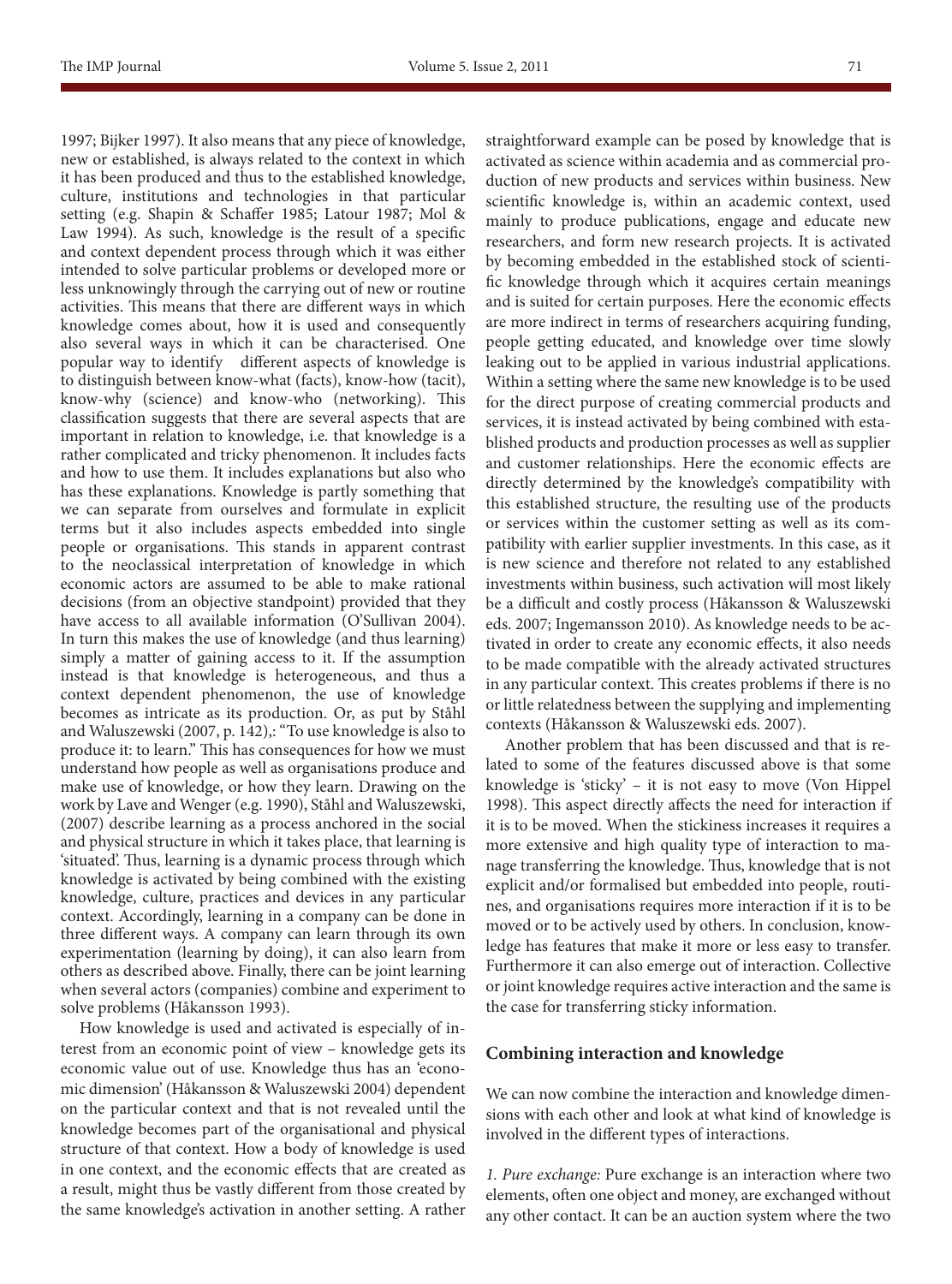*2. Minor social exchange:* When we have interaction close to pure exchange but where the two parties have direct contact there are possibilities for the two to get to know each other and to develop personal sentiments in relation to each other. A consequence will be that they might prefer to choose each other in situations where other factors are similar. The object dealt with here can also include some knowledge and the only new knowledge that the interaction can create is the 'know-who' issue that the two parties learn about each other.

*3. Technical exchange:* In the third category the interaction includes the issue of what should be exchanged, i.e. the product or service and/or the facilities involved in the production or using of this product. The buying company might wish to have something adapted to its situation or the selling company wants to sell something that fits its production. The interaction includes the issues of how the object's interface with the buyer and the seller should look. The typical knowledge exchange is one-directed, i.e. knowledge is transferred in one direction. There is some learning or teaching going on. It will mainly be oriented toward know-how issues as it mainly will be about how to handle the process, but it will also include the know-who issue. The potential knowledge transfer will be centred to the object (product and/or service) and its features or the facilities and their features. The two parties can make adaptations in their internal way of functioning but there is never any deeper discussion between the two. However, the knowledge transfer might take place among several different functional managers and they can find their own 'internal' solutions. Still it is mainly devoted to technical issues close to what the two counterparts usually do. In addition to the know-how and know-who, it can also include more of know-why as the facilities and the products on the two sides are included. It is not possible to exchange sticky information in this category.

*4. Co-operation:* In the next category the interaction is broader and can include co-operative elements such as joint projects or the organising of special joint teams. It can regard technical items but also logistical or administrative ones. The two parties can have several joint projects going at the same time and they can include short term as well as long term aspects. Here we can and will have knowledge exchange of all types. From knowing what, to knowing who, and including sticky information. The basic ingredient in a co-operative approach is to be open to knowledge exchange. In the same way co-operative capabilities have much to do with handling information and knowledge. In other words knowledge is not just possible to transfer and create in cooperation, it is also vital for co-operation as well as for its result.

An important part of co-operation is to find new joint solutions that neither of the parties could have found in isolation. It means to create new knowledge of which some can be related to each party and possible to use in relation to others, but some might be more of a joint character and will be meaningful to or can only be used in the relationship.

*5. Networking:* Finally in the fifth type of interaction one or both sides also involve a third party in a systematic way. It means that interaction in this case deals with issues where all three (or more) involved actors have interests and where we can have all types of knowledge developing within and among the three. The main difference from 'co-operation' is that there are more than two parties directly involved. This creates a situation where there are three or more knowledge bodies confronting each other, which means that we get several interfaces where changes might appear. This affords greater opportunities to change several parameters, but it will also make the total knowledge exchange more complex to handle and to control.

In the above five categories there is a clear line between the second and the third category. More extensive transferring of knowledge and the development of joint knowledge between two parties is of special interest in the last three categories (3, 4 and 5) while it is more or less impossible to see as a result in the first two.

In the following sections we will look in more detail at each of these three categories for the construction companies and we will also include empirical illustrations drawn from earlier studies and from some exploratory interviews with top managers in Swedish construction companies. However, first the subsequent section will address some methodological considerations.

#### **Methodology**

As part of a larger program studying renewal in the Swedish construction industry we have taken on several different methodological approaches in an effort to capture some important driving forces and hindrances of renewal, and thus knowledge development, in the industry. As a first step we sent out a survey to more than 2,000 construction companies asking the business managers for their views on the knowledge content of their companies, how it is developed within the company as well as through interaction with subcontractors, various suppliers, and customers. More specifically the questions concerned, among other things, routines for skills development, the most influential actors in the surrounding network in regard to renewal, and also the most important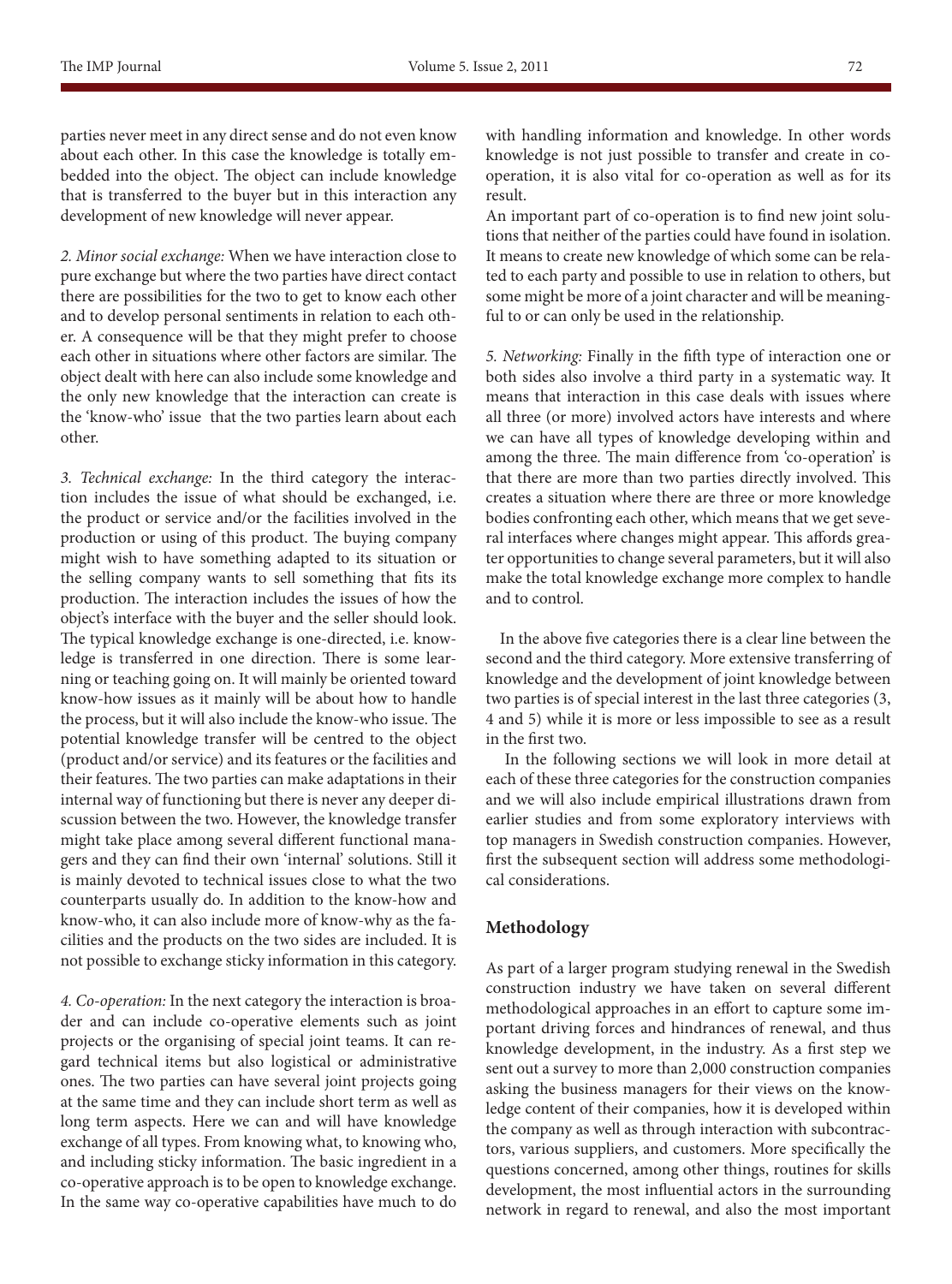hindrances of renewal. Four hundred forty (440) completed questionnaires were received giving us an indication of these managers' views of how renewal takes place and how knowledge is created and transferred (Håkansson & Ingemansson 2011). However, in order to get a deeper understanding of the different processes through which this is done, and thus how interaction takes place, as a second step we also performed interviews with 12 business managers. These managers represent the four largest construction companies in Sweden (Skanska, PEAB, NCC and JM), some large to midsized construction companies (e.g. Veidekke and Einar Mattsson Byggnads AB), small construction companies, and small specialised contractors within roofing, excavation and foundation work, as well as one large contractor within heating and sanitation (Bravida AB). The interviews provide examples from different parts of the industry representing both large, midsized and small construction companies and different types of subcontractors. To carry out the interviews we used a structured interview form based on selected questions from the survey but the respondents were also encouraged to continuously discuss their answers and give examples of different projects or collaborations where renewal had taken place.

In addition to the survey and the interviews this paper is also based on empirical observations from earlier studies giving examples of different collaborative forms in the construction industry.

## **Knowledge transfer in the technical exchange category**

In the technical exchange situation the companies interact mainly through their products and technical solutions. This is a very typical situation for the construction industry (Dubois & Gadde 2002; Bygballe et al. 2010). The construction process as well as the final object consist of many different technological solutions requiring technical information, and at the same time it is a very repetitive process making learning possible. The same actors continuously build very similar houses or roads or other objects and they are also meeting each other again and again. The products used have an important technological content and there are a number of different specialists involved who have important technological capabilities. Together the products and the technical services have to be combined in a special way to create a reasonable end result. This means that a technical exchange is constantly taking place through learning by doing in the combining of products and specific construction processes. The construction personnel have to learn how to use and utilise the products from the suppliers and also how to work together with the specialists from specialised subcontractors. The suppliers will, in the same way, meet the same counterparts again and again with similar types of problems and adapt products and services accordingly. This results in certain preferred solutions and that an important knowledge is developed especially in the areas where service is a major part.

Since many of the subcontractors are local or have a local organisational unit, an important local knowledge will be developed. In the same way there will also be an important object knowledge developed. There will be possibilities for both a local and an object specialisation that is often argued to exist in the construction companies. However, in both cases the possibilities for creating special joint knowledge with specific counterparts will be very limited.

This type of knowledge structure takes a long time to develop and will also be difficult to change. This was experienced by a Swedish construction company when it tried to change from frames made out of concrete to frames made out of wood for houses higher than two stories (Bengtson 2003; Bengtson & Håkansson 2008). Frames of wood in tall buildings have been forbidden in Sweden since the late 19th century after some devastating city fires. However, it has been allowed in the US where it has been demonstrated to be both safe and to reduce building costs. When the regulations were changed in Sweden, Skanska wanted to take advantage of these potential cost reductions. Despite the fact that there is a lot of wood knowledge in Sweden this proved to be a difficult task. The main reason was that the construction process, including a lot of sub-processes, was adapted to the 'concrete solution'. This included most components and the materials used. Over the years all the involved suppliers and sub-contractors had adapted their products as well as processes to the use of concrete in the frames. Different single suppliers were prepared to adapt to the use of wood if they were compensated, which in the end resulted in increased costs. The earlier learning was difficult to change, especially as there were no developed long-term relationships that could be mobilised. This empirical example is interesting as it demonstrates the effect of learning over time in a situation dominated by 'technical exchange' while at the same time it also shows that this type of exchange is not at all enough when someone wants to make a change to this earlier learning.

Our survey shows that in general the use of prefabricated materials has increased during the last five years and in many cases this provides a good example of technical exchange situations. The prefabricated material or module is produced by a supplier and then delivered to the construction company that in turn uses it in its production of houses, industrial facilities or roads. In some cases the materials can be the result of long-term collaboration, but usually the prefabricated material is standardised from the standpoint of the producer's requisites and is then supplied to a number of different customers (the construction companies). All the business managers we interviewed, whose companies are involved in the production of residential and office properties, stated that prefabricated materials constitute a larger share of the total amount of materials used today than it did five years ago. One specific example can be taken from the company Johan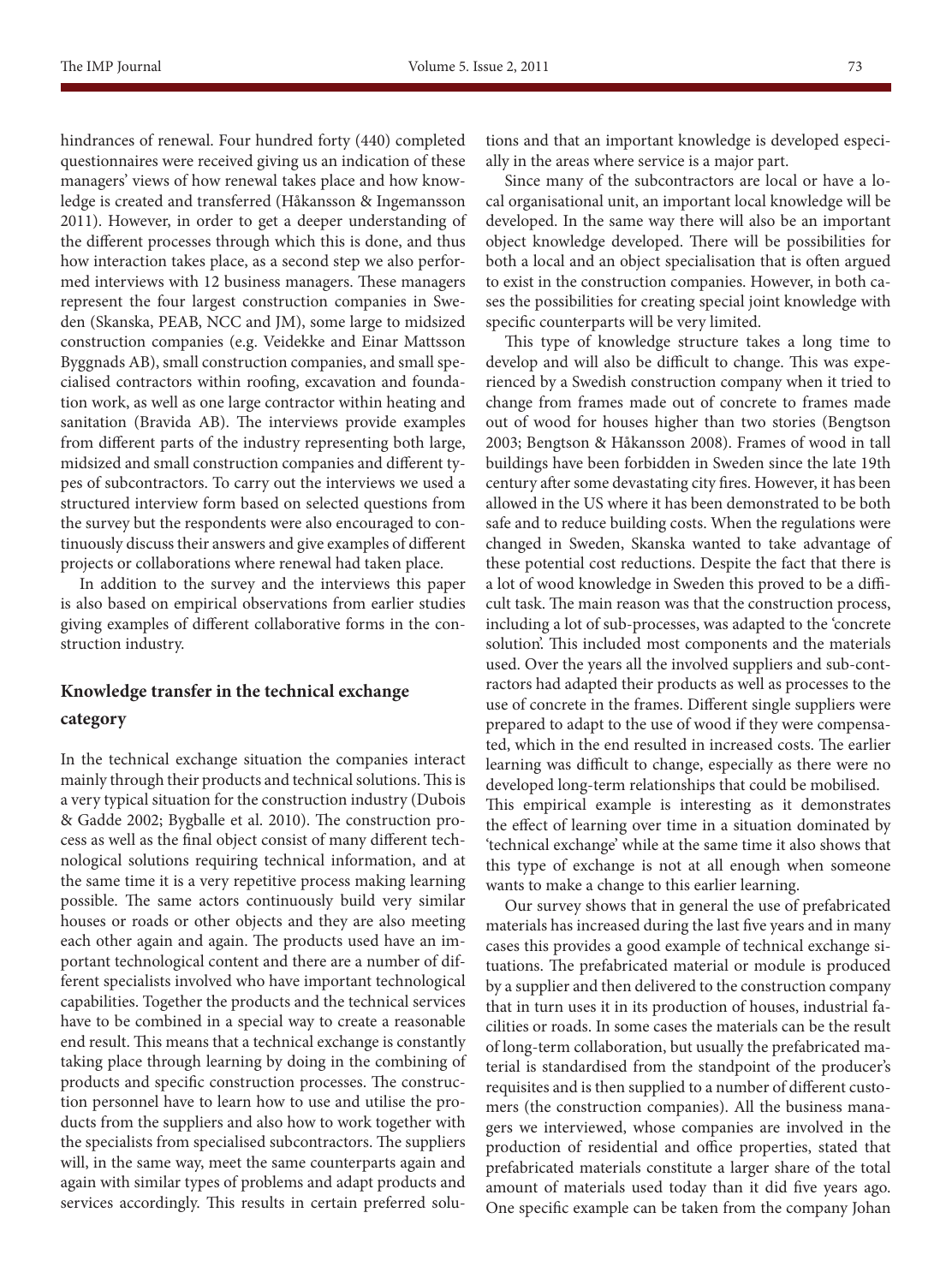Svenssons Byggfirma (JSB), a midsized construction firm located and active in the south of Sweden. In the process of introducing a more standardised building process for threestory house buildings JSB needed to solve several problems in regard to more precise ways of assembling the different parts of the building. One key feature was a particular type of frame, called VST (after the Austrian company who patented the concept about 20 years ago -VerbundShalungsTechnik), which offered some interesting features. The different parts of the frame could be put together through a 'click-system' that reduced the time to assemble it and also kept the walls tightly sealed. This in turn reduced the energy consumption of the buildings. The solution provided the company with a more exact wall structure which, due to its features, made the construction process more efficient and less fallible. The VST frame in itself is quite an old concept as it was patented two decades ago but it didn't spread until much later making it a rather new solution, and in this situation new for the company (interview with manager). In this case the supplier of the frame is not making any specific changes to the product or taking an active part in further knowledge development. The user of the frame, on the other hand, is learning from the use of this product and adapting its production process as well as its end product to better fit the frame.

Another illustrative example of a technical exchange situation in our study comes from one of the largest construction companies in Sweden, NCC, and more specifically from one of its subunits, NCC Construction Sweden, which produces residential and office buildings, industrial facilities as well as roads. In an effort to increase efficiency during the last five years, the company introduced satellite controlled machines to perform large parts of the construction work in road projects. The machines are controlled via satellite through GPS technology but as the satellites are also used by the US military, the company is not allowed to use the satellites' full precision. This results in an error margin of plus/minus 20 meters. As this low precision was not acceptable on a construction site, the company brought in correction stations that compensated for the error. In large projects the stations are placed on the construction sites but there are also permanently placed stations in the Stockholm area, one of which can be found on the roof of the NCC main building in Solna. The introduction of this new technology drastically reduces the number of people that are needed on the construction sites and thus has had an impact on how these types of projects are planned and performed (interview with manager). In this case the use of a new technology, GPS for controlling machines, has changed the organisational structure of the projects in which it is used and has also necessitated the introduction of more equipment in terms of correction stations.

What is illustrated in the two examples from our study is that in this type of exchange situation it is primarily about using new technology and products, and learning from that use, rather than developing new knowledge or solutions. In the using setting both established products and processes can be altered to better fit the new technology, but little is done to the technology itself, and the changes that are made are usually concentrated to this context (even if there will be indirect effects affecting other actors). The next section will address the situation of two (or more) parties making changes and developing joint knowledge.

## **Knowledge transfer and creation of joint knowledge in the co-operation category**

In the co-operation category there are possibilities for developing joint knowledge but also to transfer quite complex and sticky knowledge. The interaction is broad and intensive in these cases. Both sides take an active part and they can both learn and teach. Knowledge can also be confronted and new knowledge can develop through this interaction. The two parties can bring together different knowledge bodies and learn how to use them better vis-à-vis each other. But, it is required that the two parties are very clear about the need to work together for a certain time. This type of project is not very common in the construction industry. Several articles have described and exemplified the problems with developing such relationships especially in relation to suppliers (Gadde & Dubois 2010; Bygballe et al. 2010). A successful example, however, is described in Holmen et al. (2003), Holmen et al. (2007) and Holmen & Pedersen (2010). It is one of the major Norwegian construction companies that in 1998, within a larger project entitled 'Value creation in Collaboration', started the sub-project 'Networks with technical subcontractors'. In this project the company wanted to begin cooperating more closely with one or a few suppliers of three types of technical services: electrical services, ventilation services and plumbing services. The aim of the project was: "To develop a method for choosing and organising co-operation partners who will enable the firm to achieve competitive advantages. This should enable the firm to become better at: (1) choosing 'optimal' technical solutions for their customers, (2) handling interfaces among technical subcontracts and (3) utilising advantages stemming from co-operative relationships." (Holmen et al. 2003).

In the beginning the company invited three to five subcontractors within each of the chosen areas to discussions and the process ended with one being chosen for each area. This co-operative initiative was generally successful and resulted in positive outcomes for both the contractor and the sub-contractors. One crucial factor is the degree to which the sub-contractor incorporates this co-operation into its main marketing strategy, i.e. if it also applies the same strategy toward other customers. If so there are great possibilities for both sides to learn how to perform in a better way in relation to each other. But this also indicates the importance of the networking category, which is discussed in the next section.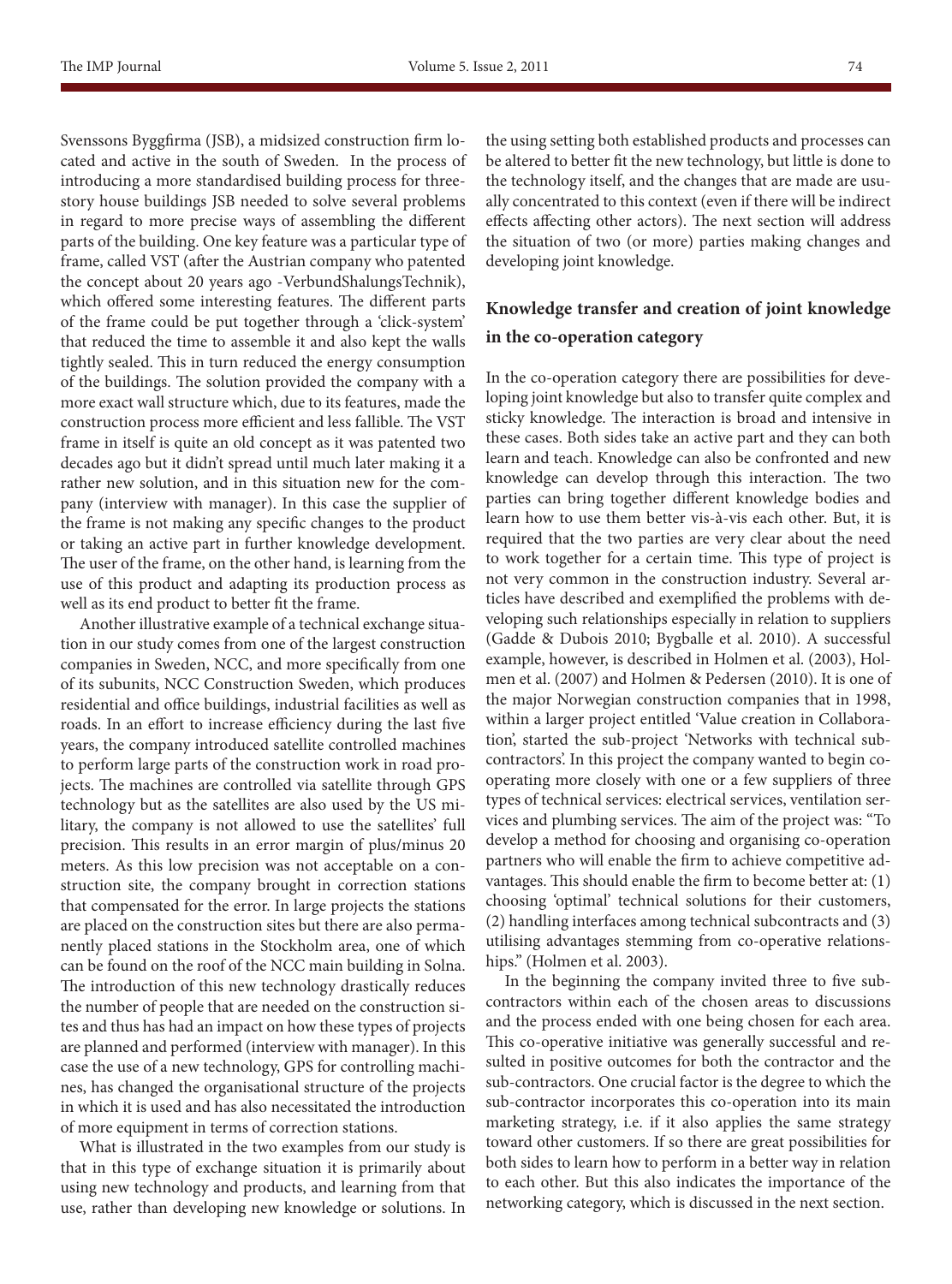Also, our empirical investigation includes some examples of close supplier relationships. For instance, the manager of one of the largest construction companies in Sweden involved in residential properties enlightened us of the both organisational and technical development they have carried out during the last few years. As part of a strategy to make both project work and production more efficient they are standardising materials, modules and working methods. As exemplified by the manager, instead of using a dozen different ways of assembling a wall in different projects, or using various different models for staircases, they have specified standardised modules and working methods that are now changing the way they work on the projects into a more systematic and consistent manner. In this standardisation process they reduced the number of suppliers they are working with and are also developing specialised solutions together with specific suppliers. One example is how the company realised the need to develop a balcony door that more straightforwardly could be mounted into the door frame. Together with their main supplier of doors they created a specialised balcony door that they now have started to use in all the projects where they apply this type of standardised construction (interview with manager). What we can see here is that there is a technical exchange in terms of new technical solutions being brought in but that there is also learning and development on a more long-term basis in which mutual adjustments are made.

There are also several examples of increased partnering strategies between construction companies and their customers in the Swedish case, which is also strongly indicated in our study. The CEO of one the largest Swedish construction companies claims that 20% of their total volume is done in 'partnering' relationships and that the larger share of their returning customers put partnering as their most preferred type of relationship form with their suppliers (interview with manager). In our survey, increased numbers of partnering relationships can also be identified as a type of renewal that takes place in different types of companies; small, midsized and large. JSB, a midsized construction firm mentioned above, works only according to this model in their production of residential and office properties. In addition, in cooperation with the customers (usually property owners) the company plans and constructs the buildings mainly from the standpoint of the actual users of the houses, apartments or offices, which means the people who are going to live or work in them. According to the manager they apply a more holistic approach in regard to who is actually going to use the building they are constructing, which in turn necessitates collaboration primarily with their customers, but also with various suppliers and subcontractors in the development of specific technical solutions. They find this a successful business model (interview with manager). This example illustrates how a company develops or expands its knowledge through co-operation with a specific party, in this case the customers. However, it is also indicated that co-operation between any two actors inevitably will affect other actors in the network, which in any particular case might involve technical exchange situations or further knowledge development for these parties and for the network. In terms of more systematic collaboration, this type of situation is dealt with in the next section.

## **Knowledge transfer and creation of joint knowledge in the networking category**

In this category we have a systematic involvement of several actors. The importance of networks for learning within a project can be illustrated by a study of the construction of a commercial building in Sweden (Håkansson et al. 1999). In this study the main construction company and 30 of the most important suppliers and subcontractors were interviewed regarding, among other things, how much each of them had learnt from the project. An interesting network effect was identified. The conclusion was: "The case study very distinctively suggests that there is a much greater probability for a supplier to learn in a business relationship when it is connected to a number of the buyer's other relationships" (ibid p 450).

The reason is suggested to be that if there are a number of connections there will also be a larger number of interfaces where learning may appear. It can be between products, between facilities or between mangers with differences in competence and orientation. Here we can also see a network effect of the interaction categorised as technical exchange. As a number of actors are involved in dyadic interactions around the same technical solutions we get network effects in an organic way. Even when there are no direct network goals we will still get network effects as long as the involved actors are trying to improve in relation to each other. One problem with these effects is that they are more or less unconscious and that they are difficult to handle given the type of interaction applied.

There are few such examples of very systematic efforts in the construction industry. The cases we found in our study are related to the development of special platforms or standardised objects. There are also some regional examples mentioned. An interesting example, which was brought to us by one of the top managers, is that of a city in Northern Sweden in which the production costs for flats are lower than in any other city in the nation. The underlying reason is that since the 1960s the three main contractors in the city have all been using similar methods of building apartment houses that over time have become more and more alike. Today they are using the same basic principle and as a result both the personnel and the sub-contractors know how to deal with all problems. Together they have developed a local standard that reduces the total costs. Another empirical example from our study comes from PEAB, one of the largest construction companies in Sweden that, together with their subsidiary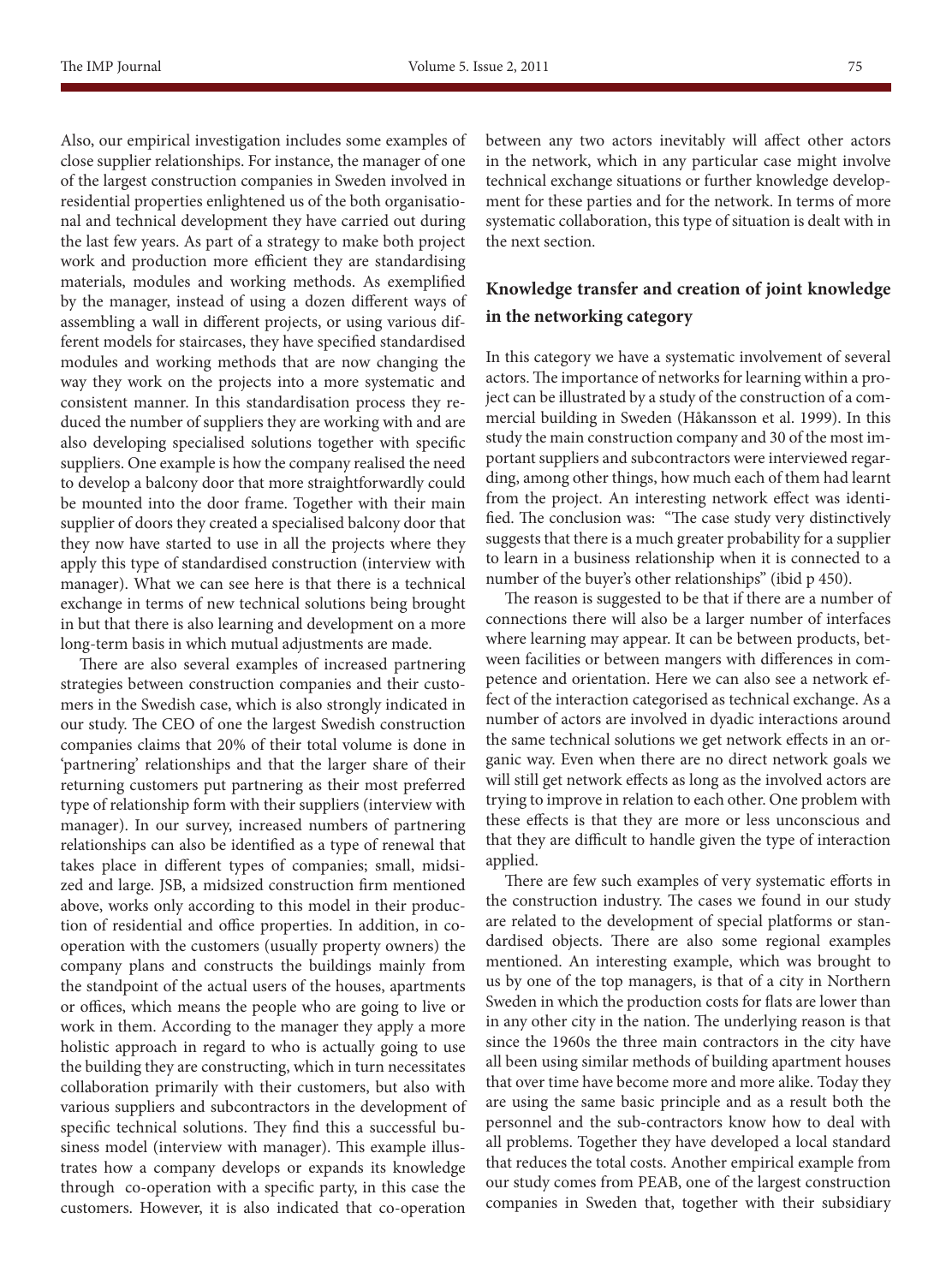Annehem, has created a concept with the same name for housing for senior citizens. The properties are architecturally drawn and offer specialised living arrangements in regard to the layout of the apartments, common visiting rooms and safety alarms. There are also a number of services connected to the properties that, among other things, include home help. The concept that the Annehem properties offer is made possible through collaboration between PEAB and a number of different suppliers and architects, as well as property owners and the different municipalities. The various actors that are connected to Annehem are developing the concept together, which includes both specialised products and services. There are also diverse business models through which the Annehem concept is offered, for instance as a rental where PEAB or another property owner owns the property and the municipality rents the common areas, or as tenant-owned flats where the tenants own the apartments as well as the common areas, and then purchase the additional services. As it is a standardised concept, PEAB, together with its collaborators, has managed to lower the production costs for these properties. Also, as PEAB can be the owner and the concept includes continuous services supplied by connected organisations and companies, the company is also involved in the long-term management of the properties. In this way, the company together with their collaborators learns what works for the tenants and what does not, which offers the possibility of adjusting current and future properties as well as additional services (interview with manager).

These examples demonstrate partly systematic efforts to achieve greater efficiency and lower costs through networking and the indirect network effects that come as a result of particular co-operation or technical exchange situations.

#### **Concluding remarks**

Exchanging knowledge is an important part of interaction. This is the starting point for this article. The ambition is to formulate in a more precise way how different types of interactions can lead to different degrees and types of knowledge exchange and to apply this to construction companies. We have classified interaction into five categories – from 'pure exchange' to 'networking' and for knowledge we have identified some special dimensions or features. In the next step we tried to identify and characterise what type of knowledge could be transferred for each category. We can conclude that some knowledge is transferred already in the first type of exchange – the knowledge that is built into the product. In level two there are also possibilities for learning about the counterpart and its way of functioning. In the third level there is also knowledge – especially technical – exchanged but usually only in one direction. Finally, to transfer any more substantial knowledge, or to transfer knowledge that is more complex and more embedded (sticky), there is a need for an interaction belonging to the last two categories – co-operation and

networking. In these situations the interaction can also lead to the creation of new and/or joint knowledge.

Applying these general relationships between interaction and knowledge to the construction industry creates some interesting suggestions. In this study we identified a certain transaction pattern for the construction industry that has also been seen in earlier studies. The pattern is completely dominated by project-based transactions with counterparts who are rather well-known. This creates many possibilities of finding unique ways to combine the different counterparts in each project but there are several problems in using the same solution in several projects. Each project is handled as being unique in the sense that it usually takes place in a new location, which means that there are always local conditions to consider in terms of logistics, new suppliers and customers. The individuals can learn and bring the knowledge with them but as there will be other counterparts in the next project there are few opportunities for joint or collective learning. It also means that the value of individual learning decreases as there are problems with using it in the next project as the others involved do not have the needed complementary knowledge. Thus, the interaction among the involved actors in the construction industry is restricted due to the focus on projects. However, these problems are accentuated by the way the transactions are usually handled. There is a tradition of actively using competition for each and every project both by the construction company as well as its customers. One direct important consequence is that it makes only the three first categories of interaction able to be used in a general way. Another effect is that all involved actors only prioritise changes that decrease their own costs; all become internally focused and all become more interested in the economic consequences for themselves instead of finding optimal solutions for the totality. Thus, instead of continuous collaboration and mutual development, interaction becomes temporary within the time limited projects in which the different actors provisionally adapt to specific conditions and solutions in a way that is good for them.

One positive effect is that this makes it easy to be rather flexible in each project but it is problematic to use the learning over time. We get an intensive interaction directed to solving economic problems in each project but the only way the learning will be transferred to the next project is if this work results in a change in a product or in an institutional work program or project organisation. Furthermore, all such changes are difficult to implement as they then require that those involved in the next project are changing in the same way. In this way, the interaction in the construction industry gives some clear limitations as to what can be learned through others. As an effect, learning becomes slower, more costly and there are barriers of a systematic creation of joint knowledge. As a consequence, even though there is development of different standardised solutions, due to the above mentioned structure, there is a 'clash of logics' within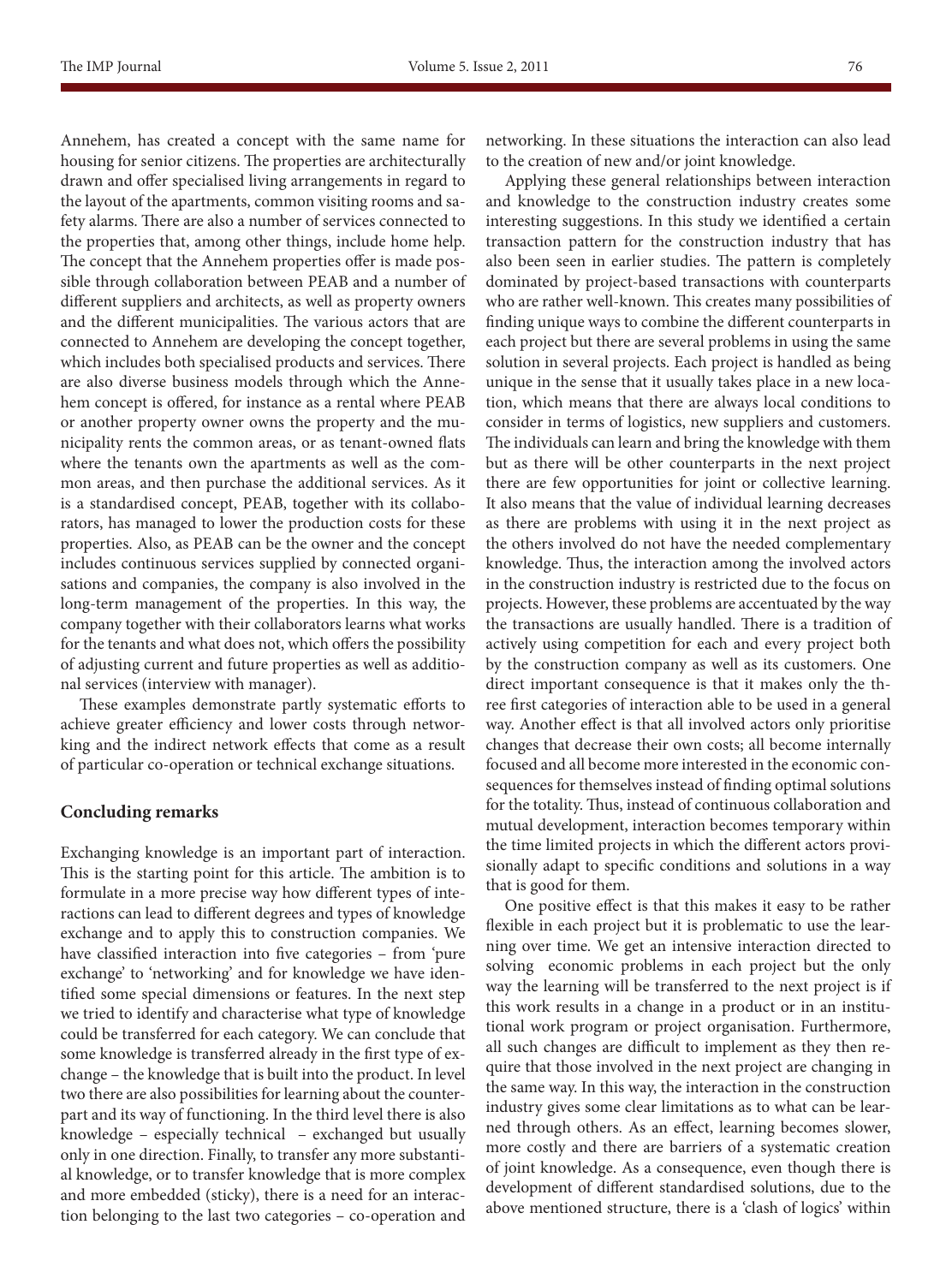the construction network. While the material suppliers can reduce their costs by producing uniform products, and thus attain benefits of scale, the construction companies' use of these solutions still becomes rather costly as they constantly have to be made to fit with specific conditions, temporary solutions and counterparts. Thus, the coming together of different counterparts and solutions in each and every project create little economic incentive to develop specific solutions through mutual adaptations and long-term investments, which in turn hinders long-term learning. Instead, the type of organisational and technological development that mainly is taking place is that which can be handled internally. Therefore, learning has to be done stepwise and with one very clear and distinct initiator. Someone – a supplier or a buyer – has to make a conscious step and others will adapt if they see this step as successful. This creates an industrial system in which one product or organisational standard is replaced by another through 'development leaps' and where the new standards gradually have to be incorporated by others. This takes away all organic types of changes where learning and development occur as a result of continuous interaction.

We do, however, also see examples of knowledge production that corresponds to the co-operation and networking categories. In these examples the actors are involved in continual learning situations with the purpose of developing not only specific technical solutions but also their internal activities on a more long-term basis. This can be observed particularly in the networking cases where the aim is to establish a more efficient and knowledgeable organisation through interaction with other companies and organisations. However, it also applies to the co-operation examples that indicate that construction companies in any particular case can interact and learn from both specific suppliers and customers. As stated in the beginning of the paper, examples of this type of interaction and learning are rare within the construction industry. This indicates that the way in which the construction sector is structured is creating problematic locked-in effects in terms of how interaction can take place and consequently what can be learned from others. Instead of continuous interaction and mutual adjustments, the companies are trying to handle most of the development internally which results in standardised inter-organisational interfaces and difficult stepwise development and integration of new solutions as well as learning.

#### **References**

- Bengtson, A., 2003, *Framing Technological Development in a Concrete Context – the Use of Wood in the Swedish Construction Industry,* (PhD dissertation),Uppsala: Department of Business Studies, Uppsala university.
- Bengtson, A., Håkansson, H., 2008, An Interactive View of Innovations: Adopting a New Timber Solution in an Old Concrete Context, *IMP journa,l* 2:3, 19-35.
- Bijker, W.E 1997. *Of Bicycles, Bakelites and Bulbs.* Cambridge, MA: MIT Press.
- Bresnen, M., Marshall, N, 2000, Partnering in construction: a critical review of issues, problems and dilemmas, *Construction Management and Economics,* 18, 229-237.
- Bygballe, L., 2005, *Learning across firm boundaries: the role of organizational routines.* (PhD dissertation), Oslo: BI, Norwegian School of Management.
- Bygballe, L., Jahre, M., Swärd, A., 2010, Partnering relationships in construction: A literature review, *Journal of Purchasing & Supply Management,* 16, 239-253.
- Cantillon, S., 2010, *The complexity of actor interaction,* (PhD dissertation) NTNU, 2010:240, Trondheim: Norwegian University of Science and Technology (www.impgroup. org).
- Castells, M., 1996. *The Rise of the Network Society. The Information Age: Economy, Society, and Culture.* Oxford: Blackwell Publisher.
- Dubois, A., Gadde, L-E., 2002, The construction industry as a loosely coupled system: implications for productivity and innovation, *Construction Management and Economics,* 20, 621-31.
- Dunning, J., 2002, *Regions, globalization, and the knowledgebased economy.* Oxford: Oxford University Press.
- Easterby-Smith, M., Lyles, M., Tsang, E., 2008, Interorganizational knowledge transfer: current themes and future prospects, *Journal of Management Studies,* 45:4, 677-690.
- Gadde, L-E., Håkansson, 2007, Teaching in supplier networks. In M. Gibbert and T. Durand, eds. *Strategic Networks,* Strategic Management Society Series, Oxford: Blackwell, pp. 40-57
- Gadde, L-E., Dubois, 2010, Partnering in the construction industry- problems and opportunities. *Journal of Purchasing & Supply Management,* 16, 254-263.
- Galison, P., 1997, *Image and Logic: A Material Culture of Microphysics,* Chicago: University of Chicago Press.
- Grant, R., 1996, Toward a knowledge-based theory of the firm, *Strategic Management Journal,* 17, Winter, 109-122.
- Green, P., McDermott P., 1996, An Inside-out Approach to Partnering. In: *Proceedings of ESRC/EPSRC Workshop on partnering in construction, University of Salford.*
- Von Hippel, E., 1988, *The Sources of Innovation,* New York: Oxford University Press.
- Von Hippel,E., 1998, Economics of product development by users: the impact of "sticky" local information, *Management Science,* 44:5, 629-44.
- Hoholm, T., 2009, *The Contrary Forces of Innovation: An Ethnography of Innovation Processes in the Food Industry,* (PhD dissertation), Oslo: BI, Norwegian School of Management (www.impgroup.org).
- Holmen, E., Håkansson, H., Pedersen, A-C., 2003, Designing and Monitoring a Supply Network, *Paper presented at IMP conference in Lugano* (www.impgroup.org).